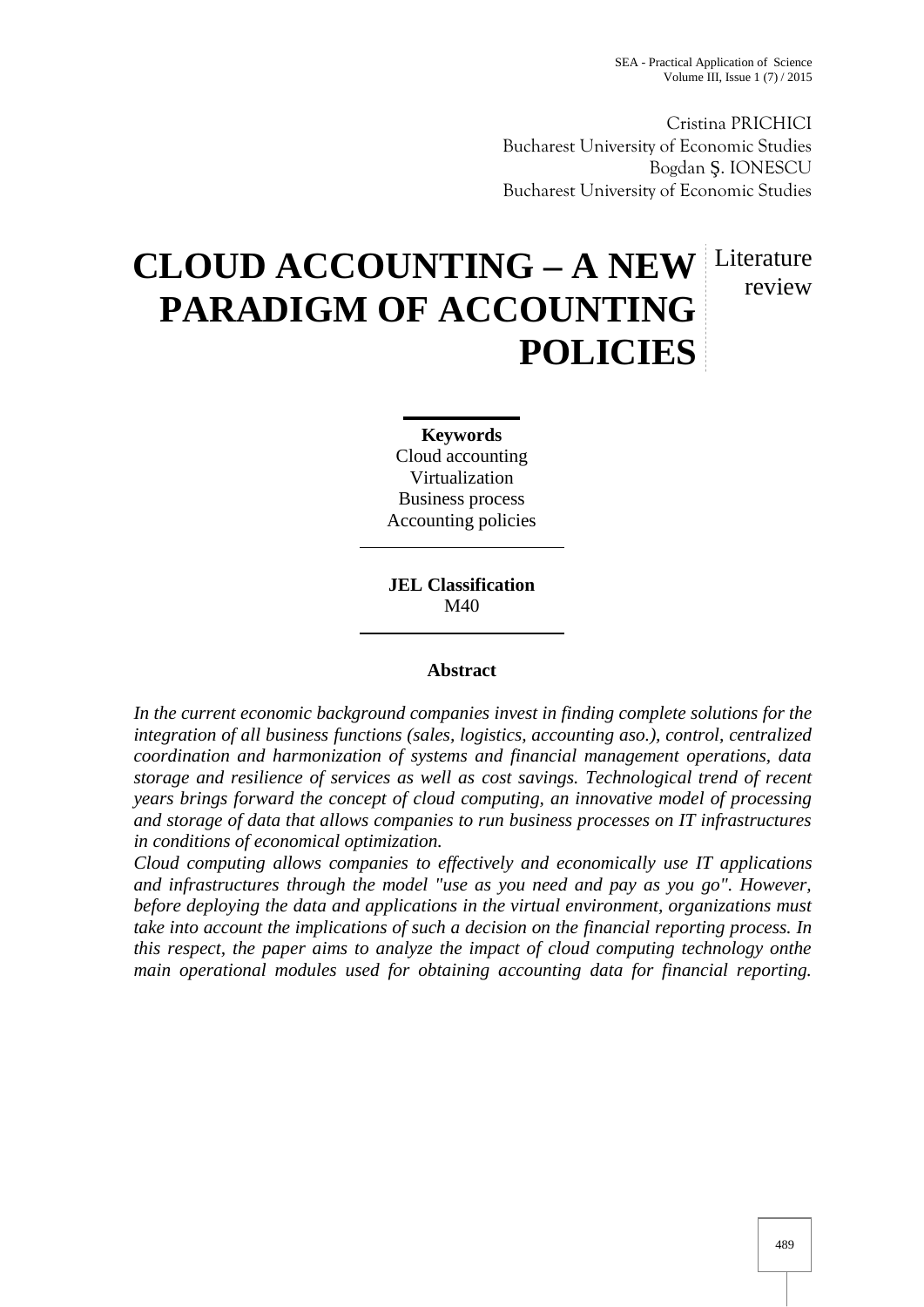### **INTRODUCTION**

In nowadays society, the Internet represents the most common tool for real-time sharing of knowledge and information, found in all areas, economic or social, which in recent years has led to the emergence of digital economy.

In the paper "The influence of the information society and knowledge society on socio economic development in XXI century", Valeriu Capcelea, PhD in philosophy, states that various experts in the field affirm that the development of information technology and the automation that makes it possible will follow the tradition of previous innovations, creating new products, new industries, new markets and thus causing economic growth. One of the most innovative models based on the Internet is cloud computing that refers to a set of distributed computing services, applications, access to information and data storage without the need for the user to know the physical location and configuration of systems that provide these services (wikipedia.org).

Organizations are increasingly aware of the benefits of data virtualization, perhaps the most important being theenablement of a competitive advantage by providing business mobility.

### **RESEARCH METHODOLOGY**

The study is based on a review of current literature regarding the implications of cloud computing on the business process in general and more specific its impact on accounting and financial capabilities by synthesizing the changes brought to the company's operational modules.

The data used in this paper was collected from scientific articles from the past three years, accounting regulatory bodyissues and regulations, reports and case studies issued by the leading cloud service providers in the current market.

### **Current trends in the cloud market**

The results of an Intel study conducted by GfK (Gesellschaft für Konsumforschung) Romania between 8 and 19 May 2014 on a sample of 100 companies with 50-200 employeesnationwide shows that SMEs in Romania trust in cloud and consider it as one of the top trends in IT over the next five years and a key ingredient for business efficiency. Therefore, in what concerns the Romanian SMBs the main advantages of adopting cloud computing services could be synchronization and data access from anywhere on multiple devices (for 75% of companies), fixed costs (36%) and increase in the processing speed and storage capacity (32%) according to the Intel study.

The surveyed companies that have already adopted cloud computing services said that they had made this choice as it helps to reduce IT costs (46%), is easy to use (30%), information is secure, cannot be lost or stolen (30%), and increased employee mobility (23%).

Moreover, the study shows that in the next 12 months, 40% of the participating companies have submitted budgets to invest in cloud computing for obtaining an increase in business efficiency. The allocation will be between 10- 70% of the total IT budget.

The study shows that Romania joined this global trend in which cloud computing is presented as a "fifth element" after water, electricity, telephone and gas.

On the global market, new studies of the market research agency IDC, shows that organizations worldwide are increasingly accepting cloud computing solutions. According to a research carried out on samples of directors and managers responsible for staffing, over 600 companies have decided to "move" in the cloud business.

More than 50% of those surveyed said that cloud solutions are at a "high" or "very high" IT priority list of their company.

67% of the respondents intend to use or are already using cloud solutions, which is an important measuring tool of their massive application process.

### **Accounting regulatory framework for cloud computing**

In a study conducted by PwC (2014) it is shown that although the evolutiontrendof cloud technology in the last decade is significant, the accounting standards have evolved too, but without defining a practical guide for users of cloud applications. In particular, there is nota clear application guidance regarding the agreements concluded with customers that may include a software license, and in this case the question is whether these licenses can be accounted for separately. FASB (The Financial Accounting Standards Board) has recently proposed an accounting guidance that will address this issue when it is completed.

Moreover, accelerated progression of cloud computing services led to changes inapproach regarding the provisionof consulting services in general (Patancius, 2014). Cloud computing services imply, on the one hand data storage on virtual servers and on the other hand accesstomaterials protected by copyright laws, to the extent and within the limit in which they are used. Therefore there is a certain reality that the impact of cloud computing on works that are copyrighted, will recoil also on consultancy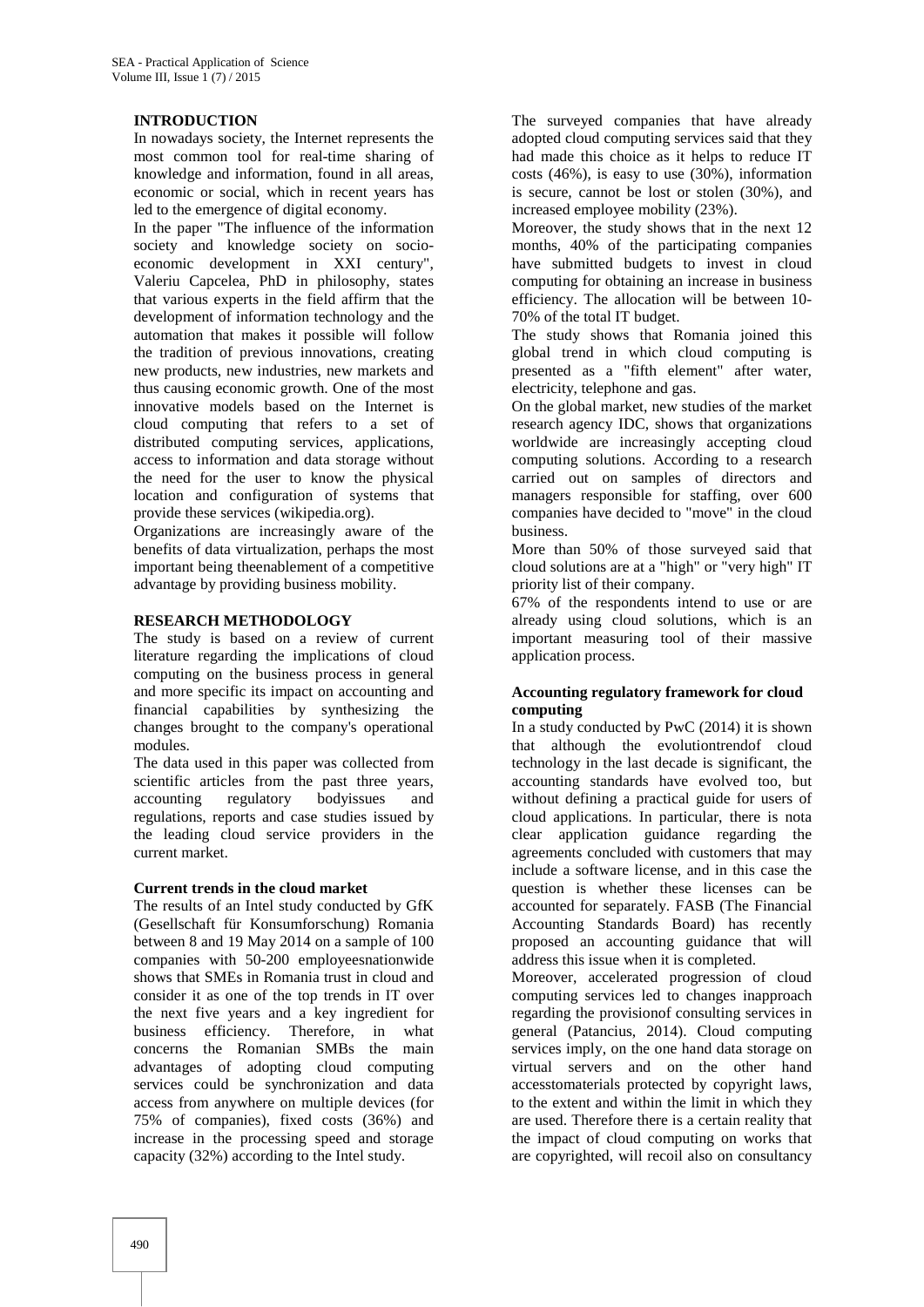services, such as legal advice, tax or accounting services (Patancius, 2014).

In another study undertaken in February 2014 (Graure,*Fiscal risks of cloud computing*) was carried out an analysis of the parameters influencing taxation of cloud services. Given the wide range of services that can be provided in the cloud, cloud service providers might face the situation to incorrectly frame an operation to a particular category because, from case to case, it may betangible / intangible operations, services, sale of software, granting of rights of use for an application or a mixture thereof, each of the following types being subject to different tax rules that will influence fiscal obligations which are in the responsibility of cloud services providers in terms of taxes: income tax, VAT (Graure, 2014).

### **Cloud Accounting**

In the current economic climate companies are facing the collection and processing of large volumes of financial data that engenders the need of more efficient systems with the capacity to support such activities in order to obtain results in due time. For finding solutions on this matter, companies conduct alsoanalysis regarding the optimization of investments and costs and due to the actual technological trend the cloud computing model is being considered. Accounting firms are turning to cloudin order to change the way in which accounting services are provided to their clients. Therefore the concept of Cloud Accounting emerged (Boomer, 2013). To synthesize, Cloud Accounting means an accounting information system that can be accessed anytime and from anywhere there is an Internet connection without needing a prior installation and management on local servers  $($ ugui&Gheorghe, 2014).

In a study conducted by CCH Collaborative Solutions and disclosed in April 2013 it is shown the tendency to adopt cloud solutions among professional accountants and shareholders / managers of companies on age rangesas shown in Figure 1.

Any financial analysis of an economic entity is based on information and the way it is conveyed (Vasilescu, 2008). Therefore permanent and immediate access to information may be a measuring factorof the company's competitive advantage.

Several studies and analyzes assert the benefits of cloud computing technology such as cost reduction, focusing on business or service mobility which are also in effect for cloud accounting. In addition, Jim Boomer, Chief Information Officer (CIO) at Boomer Consulting summarizes the characteristics of

cloud accounting in four advantages such as value adding through obtaining high profits, accounting indispensability, ensuring the accuracy and quality of data and reduction of technological difficulties. We could add to these advantages other benefits with a significant impact on a company's performance like reductions in processing time and thus increase of staff profitability or integrating the accounting functions through a centralized system of calculation and analysis.

### **Impact on accounting policies**

Besides the changes implied by cloud accounting at technological level (data virtualization on external servers), budgetary (investments level, costs level) various implications can be observed in what concerns accounting policies and estimates on all architectural structures of the Romanian finance and accounting systems (Vasilescu, 2008):

- general accounting - is the part that presumes the management of inputs (from third parties, stock), outputs (to third parties, stock), receipts and payments, various operations (salaries, monthly/annually closings aso.);

- management accounting - is the part that deals with third parties, inventory management, cash management, stock-counts, budgets aso .;

- financialanalysis – analysis based on the statement of financial position.

According to International Accounting Standard number eight, policies (methods) are accounting principles, bases, conventions, rules and practices adopted by an enterprise in preparing and presenting financial statements.

In the study "Changing the Role of accountancy in the context of cloud computing" (Tugui& Gheorghe, 2014) was performed an analysis of the hypothesis that there is an accounting paradigm shift in the new context of digital economy. The study results were obtained through completion of a questionnaire by a total of 124 accounting professionals and revealed that 64% of the respondents totally agree with the redesigning of the accounting information systemgiven the continuous digitization of the accounting flows, with the possibility of automatic data integration from micro economic level to macro-economic level. Further it was observed that 24% of the respondents disagree with this change / addition of accounting paradigm, while 10% of the respondents gave a neutral response and 2% are in disagreement.

Further in the study we have conducted an overview of the current solutions on the cloud market in 2015 such as FishBowl Manufacturing Softawer developed by FishBowl Company, Plex Manufacturing Cloud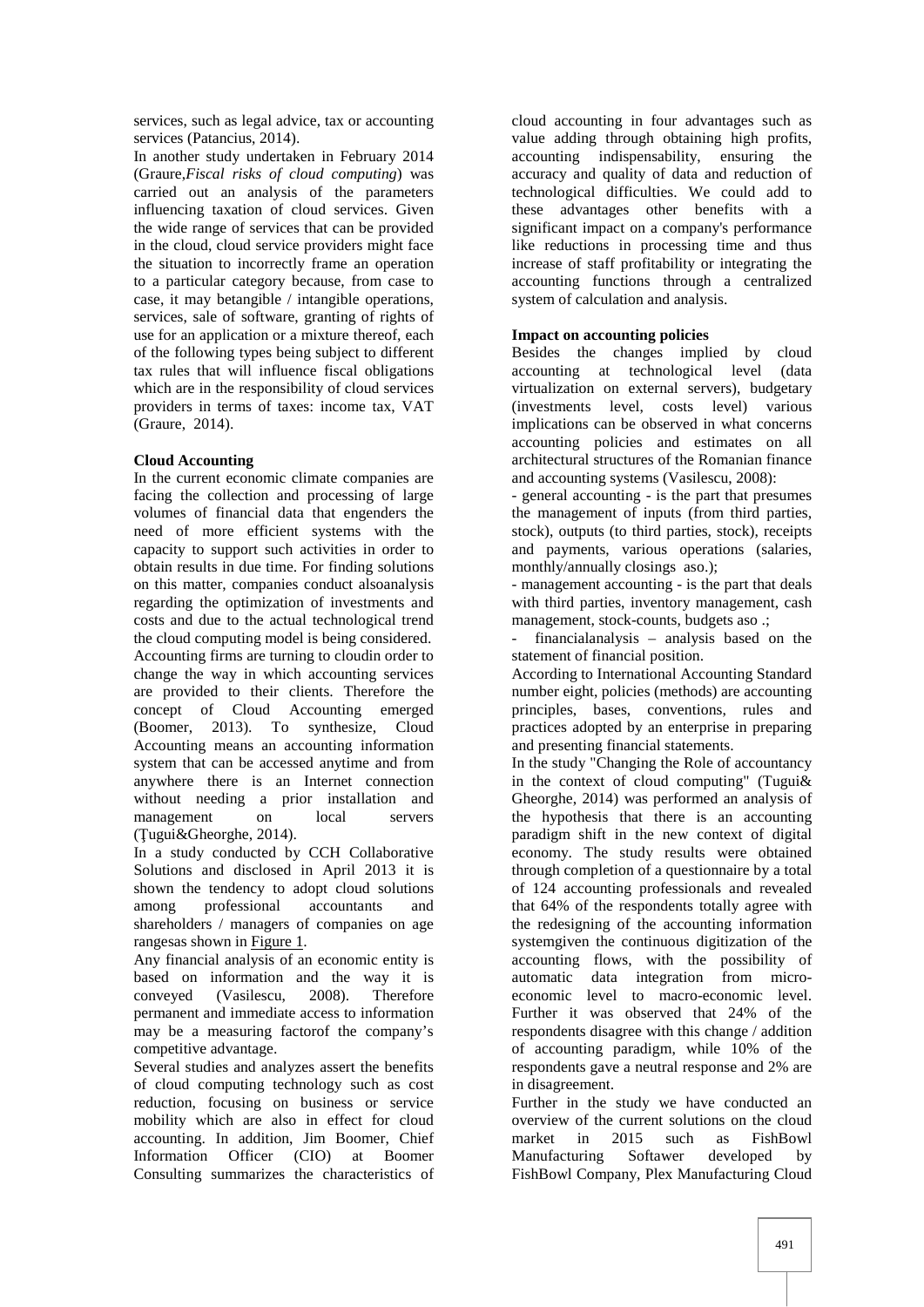Software, BNA Fixed Assets Software developed by Bloomberg BNA Company, NolaPro Cloud Accounting developed by NolaPro Company, ExpertAccountsSoftware developed by SagaContabilitate, Accounting Expert Office, B-LogicSoftware developed by Business Logic Software Company (case study: B-Logic ERP at Profinex and Grange EE)and we have developed a study regarding the changes that the cloud platform could bring to the specific accounting modules. We have chosen for research the most complex operational processes within a company such as inventory control and fixed assets management. The undertaken research and results obtained are based on a synthesis of the current literature, articles and case studies regarding the implementation of cloud services within the financial department and studies undertaken by cloud service providers.

### **Inventory accounting module 1. Utilization of cloud technology**

Through the analysis undertaken we consider that cloud could eliminate the independent operation of the supply processes, production, inventory management and accounting records. A case study undertaken by Syscom (USA) Inc. regarding the migration and consolidation of inventory management system used in many factories manufacturing spare parts for cars shows that the use of cloud servers eliminates the need of implementing individual systems in each location (factory). As shown in Figure 2 below each factory can automatically send stock data to a central data station. Also, through a VPN connection is ensured the access to information from the headquarters to the inventory management system at the consolidated server as it can be seen in Figure 2.

### **2. Implications of cloud in accounting of stocks**

According to the analysis undertaken we can enunciate the following benefits of using cloud in inventory management as they are listed in Table 1.

### **3. Result**

The generalized study results of the current cloud market shows that use of data virtualization solutions provides customers with real-time and permanent control of stocks through integration of operational and accounting functions. Moreover, as shown in the study conducted by Syscom (USA) Inc. there is an increase in work efficiency by creating a system in which scanned documents can be sent automatically to an inventory integrated management system. Through the remote access the administrator of a company's

headquarters can analyse accounting data from all plants and locations of the company eliminating the need of local servers or back-up operations for local data, which is further transposed in cost reduction. The actual leader on the global market of cloud services, NetSuite summarizes the benefits of an inventory management in the cloud through three characteristics as it is shown in Figure 3.

## **Fixedassets accounting module**

### **1. Utilization of cloud technology**

A case study undertaken by Sinclair Broadcast Group company, one of the largest television broadcasting company in the United States in terms of fixed assets management in cloud showed that the workload from the company'spremises decreased by 75%. The company manages more than 69,000 fixed assets and provides services to 74 television stations andshows in the study that a consolidated reporting of fixed assets usedfor calculating income tax implied a workload of two employees for a period of three months. Through data migration in the cloud the period for obtaining the results was reduced to a couple of weeks.

### **2. Implications of cloud in accounting of stocks**

Following the analysis of cloud accounting solutions for fixed assets available for users we have identified the implications on management and accounting process of a company's fixed assets as they are listed in Table 2.

### **3. Result**

Through the conducted analysis in what concerns the fixed asset solutions in the cloud available on the current market we can state that through the virtualization of the fixed assets module it is ensured a time saving by streamlining data collection. Therefore for a company that operates in more than one working point it is eliminated the need to send individual records of fixed assets in order to centralize data but the system is integrated and operated under the same accounting rules and under the same life cycle policy life. Establishing and implementing of policies becomes an automatic process for each introduction of a new fixed asset into the system and moreover potential errors in assets classification of assets or life cycle allocation are eliminated. The time required for entering data for a new asset is significantly reduced through virtualization. Moreover it is ensured the permanent technical support and updates of the systems in order to align the company to the current accounting and tax treatments. We have presented the above mentioned in Figure 4.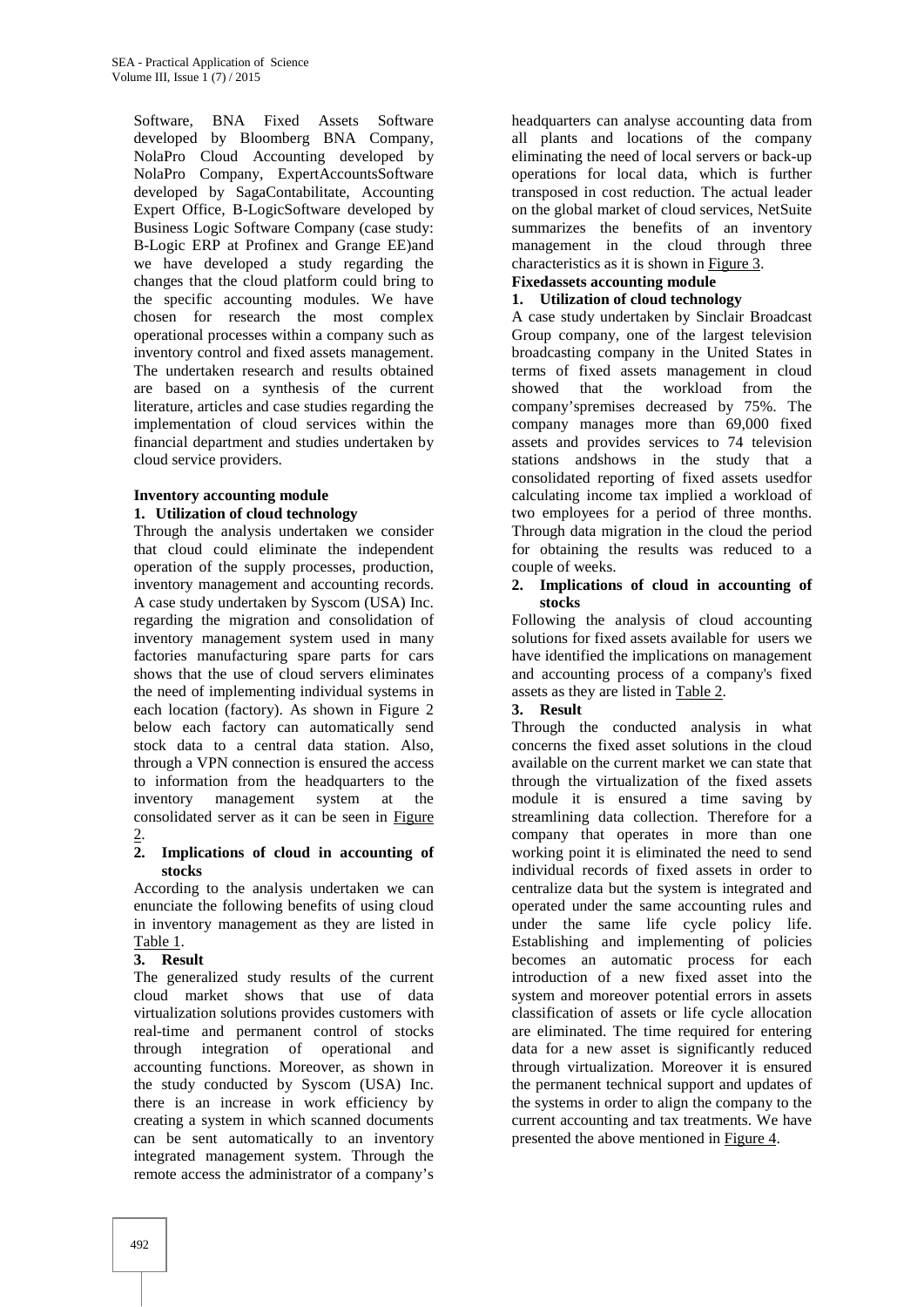### **CONCLUSIONS**

Cloud computing provides users with dynamically allocated resources without requiring a physical configuration of the systems in order to access data, applications and computer programs. By conducting this study we aimed to bring attention to the changes implied by the virtualization of certain operations on financial-accounting process and on the organization as a whole. A certain advantage of data migration into the cloud is the centralization of data and information through integration of organizational processes such as inventory management, fixed assets, payroll aso. which engenders a reduction of workload and time allocated for obtaining results. Another significant impact can be seen at budget and costs level through substantial saving due to the fact that it is eliminated the need to install IT equipment locally but in return the technical function is outsourced. Moreover cloud services require a monthly cost to the service provider without being necessary additionalcosts with depreciation, maintenance or updating of systems and equipments. Nowadays the advantages of cloud solutions are becoming more and more visible among companies in terms of technologies that can be used in the business environment.

### **ACKNOWLEDGMENT**

*This paper was co-financed from the European Social Fund, through the Sectorial Operational Programme Human Resources Development 2007-2013, project number POSDRU/159/1.5/S/138907 "Excellence in scientific interdisciplinary research, doctoral and postdoctoral, in the economic, social and medical fields -EXCELIS", coordinator The Bucharest University of Economic Studies.*

### **REFERENCES**

- [1] Boomer Jim, (September 2013), "The Benefits and Challenges of Cloud Accounting", CPA Practice Advisor (available online: http://www.cpapracticeadvisor.com/article/1107 4737/the-benefits-and-challenges-of-cloud accounting)
- [2] Capcelea Valeriu, "Influenta societatii informationale si a societatii cunoasterii asupra dezvoltarii social-economice in sec. XXI", Public Law Department, ...Alecu Russo" University, Balti, Republica Moldova, (available online:

http://tinread.usarb.md:8888/tinread/fulltext/capcel ea/cunoastere.pdf)

[3] CCH Research Report, (April 2013), "Cloud Computing – A matter of survival for the accounting industry" (available online:

http://www.cchifirm.com/why\_ifirm/cloud computing-and-the-accounting-industry)

- [4] FASB Project Update, (January 2015), "Customer's Accounting for Fees in a Cloud Computing Arrangement" (available online:
- http://www.fasb.org/jsp/FASB/FASBContent\_C/Pr ojectUpdatePage&cid=1176164116806)
- [5] Graure Ana-Maria, (February 2014), "Riscurile fiscale ale cloud computing-ului", (available online: http://www.capital.ro/riscurile-fiscale ale-cloud-computing-ului.html)
- [6] IAS 8 Accounting Policies, changes in the accounting estimates and errors, (for periods beginning on or after 1 January 2005)
- [7] Intel Study, (2014), "Cloud-ul, al cincilea element?", (available online:
- http://iq.intel.ro/cloud-ul-al-cincilea-element/)
- [8] Patancius Tiberiu, (January 2014), "Impactul fenomenului de cloud computing asupra seviciilor juridice" **(**available online: http://www.juridice.ro/301681/impactulfenomenului-cloud-computing-asupra serviciilor-juridice.html)
- [9] PricewaterhouseCoopers Report (author: Brandon Campbell Jr.)(December 2014). "IT alternatives: Cloud computing – Observations from the front lines";
- [10] Vasilescu Ramona, (2008), "Sisteme contabilitate". Eurostampa, Timisoara
- [11] Syscom (USA) Inc. Study Manufacturing Migrating Inventory Management System to the Cloud (available online:
- http://www.syscomusa.com/en/CaseStudy/SISoluti on/InventoryManagementSystemToTheCloud/)
- [12] Tugui Alexandru, Gheorghe Ana-Maria, (2014), "Changing the role of accountancy in the context of cloud-computing", Managementul Intercultural Vol. XVI, Nr. 2 (31), Universitatea "Alexandru Ioan Cuza" Iasi
- [13]http://www.b-logic.ro/
- [14]http://bnasoftware.com/Software\_Resource\_Ce nter/Product\_Customer\_Success\_Stories/Custo mer\_Success\_Story\_BNA\_Fixed\_Assets\_Softw are\_Provides\_Sinclair\_Broadcast\_Group\_With Greater Accuracy and Control of Fixed As. asp
- [15]http://www.sagacontabilitate.ro/index.php/clou d-computing-cloud-accounting/expert-accounts aplicatie-de-cloud-accounting
- [16]https://www.fishbowlinventory.com/articles/in ventory-management-software/cloud-basedinventory-management/
- [17] http://www.plex.com/products/accounting and-financial-management/fixed-assets.html
- [18] http://www.softexpertcta.info/program mijloace-fixe/
- [19] http://www.netsuite.com/portal/resource/articles/inventory management-in-the-cloud.shtml)

[20] http://ro.wikipedia.org/wiki/Cloud\_computing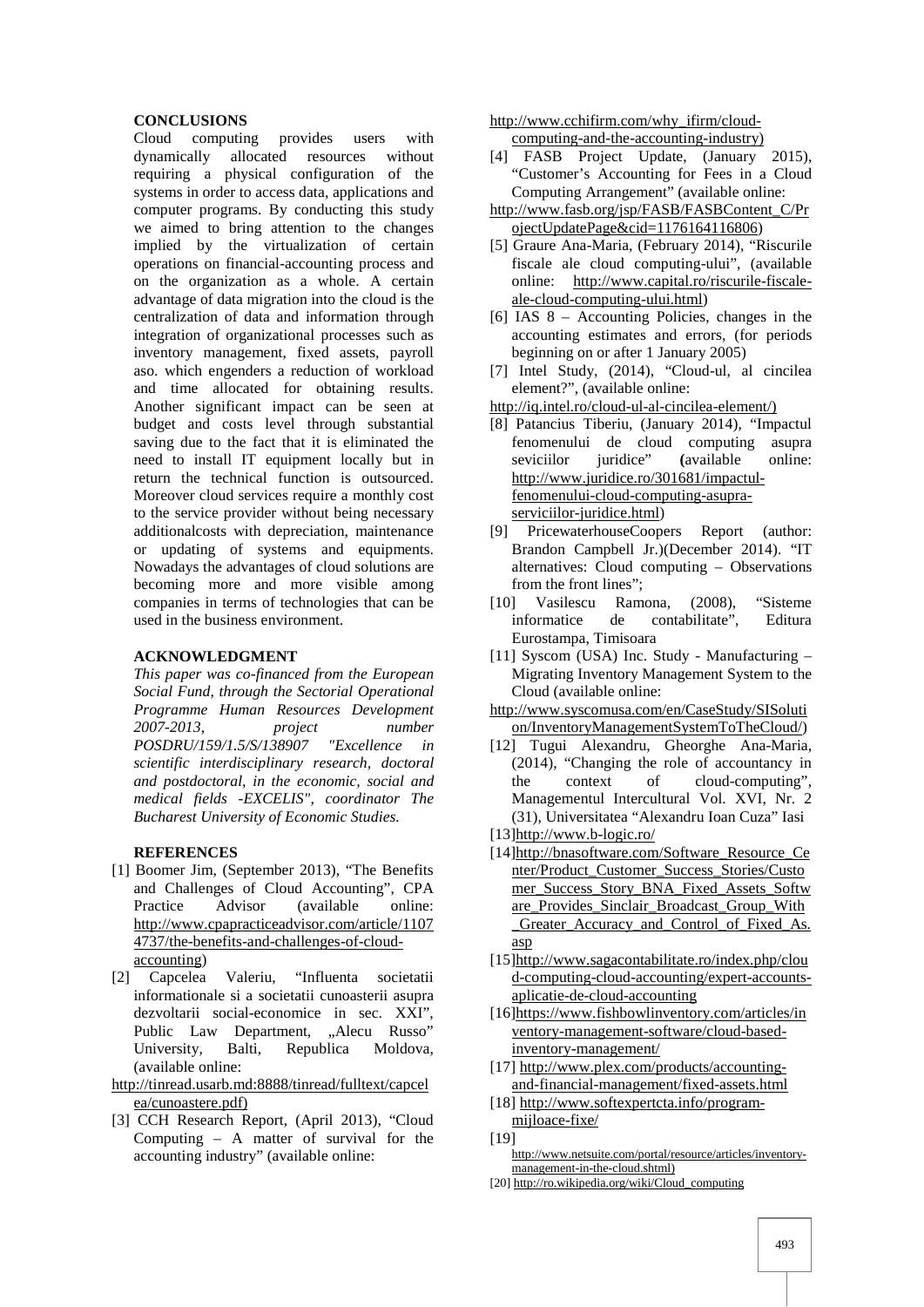### **BIOGRAPHICALDATA OF THE AUTHORS**

Cristina Prichici –PhD student in the Department of Management Information Systems, Faculty of Accounting and Management Information Systems, Bucharest Academy of Economic Studies. E-mail: cristina\_prichici@yahoo.com.

Bogdan Stefan Ionescu –PhD Professor in the Department of Management Information Systems, Faculty of Accounting and Management Information Systems, Bucharest Academy of Economic Studies. Accounting expert, PhD supervisor, President of "Undergraduate and Graduate Degree Programs" Commission from the AES Senate, ARACIS Evaluator Expert – for ID and IFR study programs. E-mail: bogdan.ionescu@cig.ase.ro

### **Appendix 1**

Fig 1. Uptake of cloud-based software by owners/managers and accountants (source: CCH Collaborative Solutions Report, 2013) (back to text)



Fig 2.Migration of the inventory management system into the cloud (source: Syscom (SUA) Inc.) (back to text)



Fig 3. Benefits of an inventory management in the cloud as stated by the leader on the cloud services market,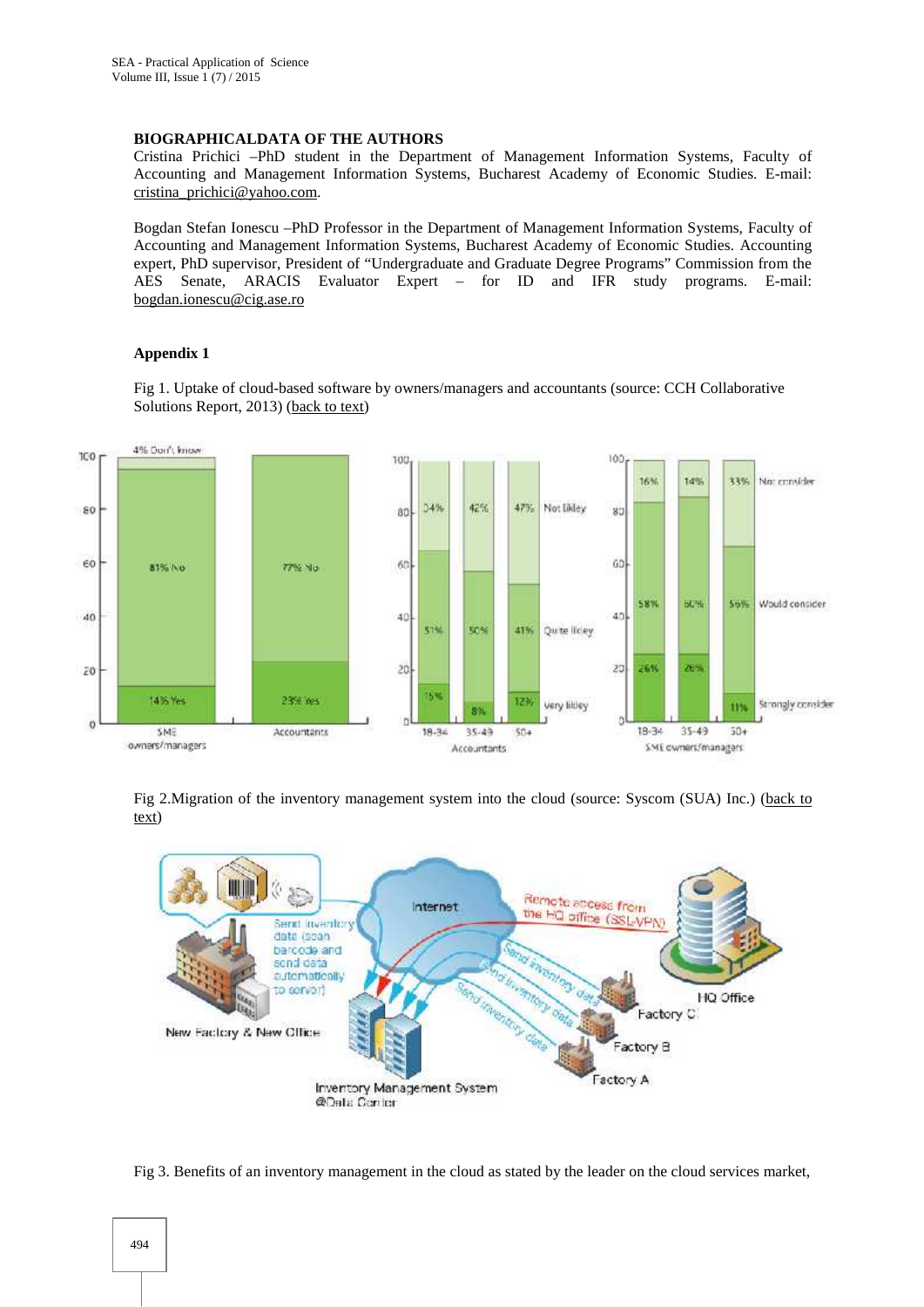| NetSuite | (back<br>to                                                                                                                                                                                                                                                         | text |
|----------|---------------------------------------------------------------------------------------------------------------------------------------------------------------------------------------------------------------------------------------------------------------------|------|
|          |                                                                                                                                                                                                                                                                     |      |
|          | <b>Scalability</b><br>- cloud has the capacity to increase its volumes in line with the business increase: add of<br>new users, functionalities, warehouses, suppliers<br>- eliminates the additional cost and effort for installing new local systems              |      |
|          | <b>Flexibility</b><br>- cloud allows definition of own processes along with the business increase by adding new<br>customized functions and business rules according to the company particularities: add of<br>new bar codes, stock cards, cost calculation methods |      |
|          | <b>Visibility</b><br>- cloud allows the real-time visibility of stocks from all warehouses locally or worldwide<br>- stocks can be managed centralized or per each location                                                                                         |      |

Fig 4. Integration of fixed assets module through cloud computing (own projection) (back to text)